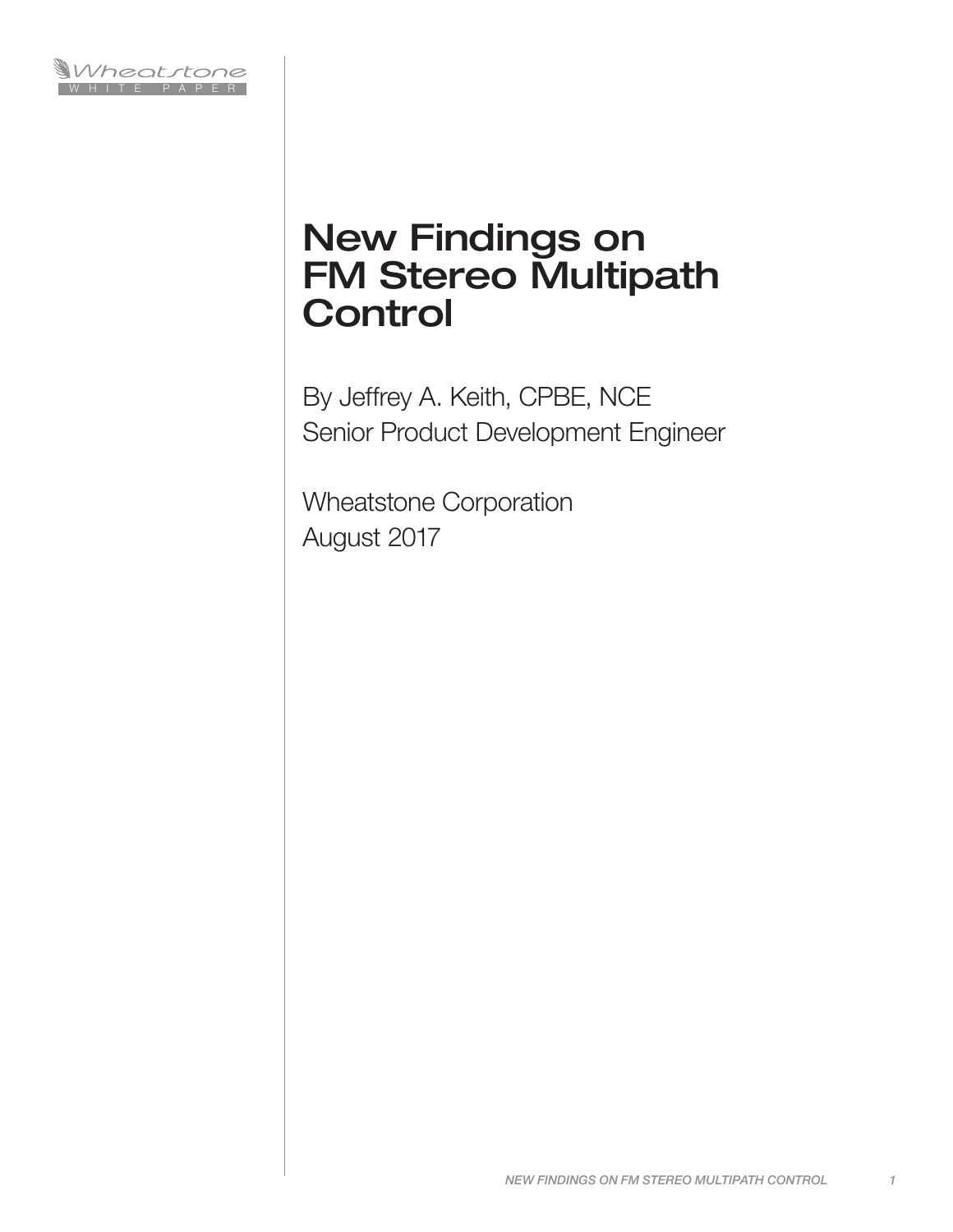#### Abstract

The use of FM Stereo in the United States was approved in April 1961. Since that time, the technology for generating the complex signal required for FM stereo has matured. Achieving 'lab grade' performance through the entire system from transmitter to consumer receiver is no longer a challenge. Ongoing experimental research conducted by this author over a period of more than thirty years has revealed that lab-grade stereo performance of the broadcast signal chain is not explicitly required in order to deliver a high fidelity listening experience to the FM station's audience. Surprisingly, under certain conditions such high performance may even be a detriment. This paper will explore my ongoing research and will offer possible conclusions worthy of consideration by FM stereo stations concerned with achieving maximum audience reach.

#### **Background**

In 1980 while performing on-air tests of a stereo enhancement idea I was developing, an apparent correlation between enhanced FM stereo separation and increased multipath-type interference was observed. It was already assumed that stereo enhancement for FM must be carefully done in order to minimize loudness loss on mono radios. This is because in the FM stereo modulation scheme, as the level of the L-R difference signal is increased the L+R mono must decrease so as to hold total modulation constant. An automatic means for dynamically controlling the maximum amount of stereo enhancement as program conditions changed would appear some years later when commercially available stereo enhancement products became available.

## Multipath

In this paper the term 'multipath' interference will be used to describe the audible effects of stereo receivers blending to mono in the absence of clean reception, not the distortion that occurs to even mono reception when multiple delayed signals arrive simultaneously at a receiver's antenna. While the only remedy for the latter is modification of the physical environment, i.e., intervening terrain between transmitter and receiver, it can be shown that the former can be managed via program controlled modification of the total amount of stereo information within stereo program sources.

## FM Stereo

In 1961 the FCC selected the Zenith/GE stereo encoding method for transmitting stereo audio and did so mainly because of that system's 100% compatibility with existing FM mono receivers and its need for very little additional bandwidth. In this method the stereo baseband signal, which then later modulates the station's FM carrier, is created in a four step process:

- The left and right channels are added to create an L+R mono sum signal;
- The left and right channels are subtracted to create an L-R stereo difference signal;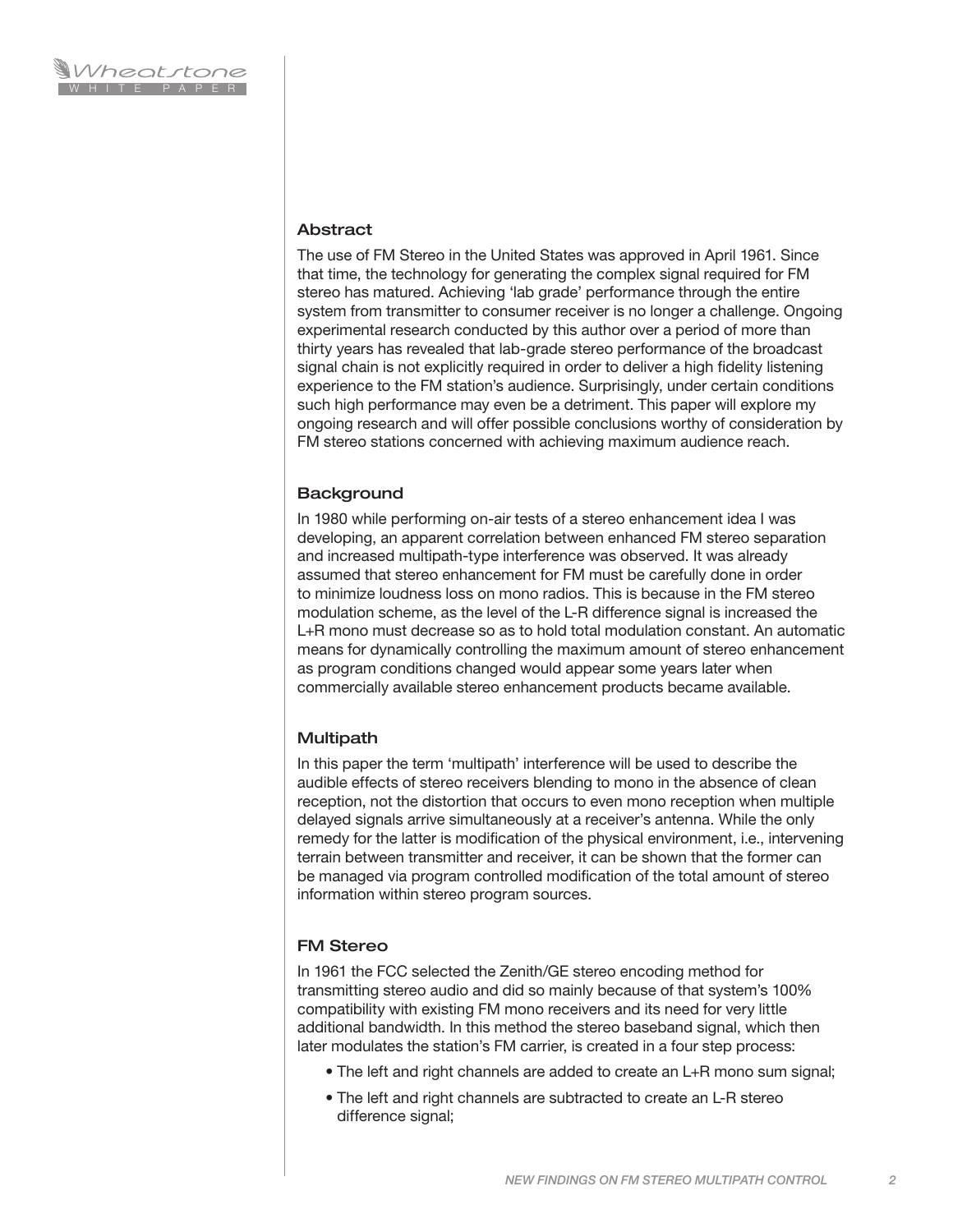- The L-R difference signal modulates a 38 kHz carrier to create a double sideband suppressed carrier, or DSBSC stereo signal;
- The signals representing the L+R, DSBSC, and 19kHz 'pilot' which is phase locked to the 38kHz carrier, are added together to form the stereo multiplex baseband signal. This signal is also known in the industry as 'MPX and/or 'composite'.

This paper concerns only the modification of the stereo information within the program audio that eventually makes up the L-R stereo difference signal.

#### Alternate Modulation Methods

Since the time the Double Sideband Suppressed Carrier method went into use other modulation schemes have been invented, proposed or reborn, all which promised to fundamentally improve the signal to noise ratio of the L-R subcarrier. The most recent to resurface was the reintroduction of the idea of using single sideband suppressed carrier, or SSBSC (or SSB) for the L-R subchannel as proposed by Gillman in his 1997 paper [1]. While the generation of a high quality SSBSC signal was an unruly and difficult problem in the analog domain but as pointed out by Tarsio [2] it could be tamed by very careful circuit design. Today the precision available from DSP signal processing makes textbook-perfect SSB much easier.

Three of the most well known broadcast audio processor manufacturers [3]-[4]-[5] have introduced an SSB modulation option in the stereo generators of their high end FM audio processors. Each manufacturer has encouraged end users in the broadcast industry to experiment with the technology on the air to see if it is helpful in their mitigating multipath issues. To date the idea remains promising, however field testing has been unable to prove one way or the other whether SSB does what it was hoped it would do. In my experience, when listeners aren't aware of which modulation scheme is in use, they found it quite difficult to accurately identify which modulation method was in use.

It has been widely recognized that the SSB modulation method can cause stereo decoding issues with certain consumer receivers; some don't decode it at all and blend to mono instead. FM stereo receiver tests that I've conducted over the past two years showed that approximately 26% could not properly decode SSB. However, two important things must be mentioned about this percentage: first, the 100 or so radios making up the test sample is statistically small. Second, the more radios that were tested the smaller the percentage of non-conformers became. One could take this to mean that if all possible stereo FM radios could be tested for SSB compatibility the percentage of non-conformers would be much smaller.

## Stereo Enhancement

In the late 1980's commercially available stereo enhancers began to enter the broadcast marketplace. The three most popular models were the Modulation Sciences StereoMaxx [6], the Orban 222A [7]-[8], and Stereo Modulation Optimizer [9]. Each of these devices modified the L+R/L-R ratio of the incoming program's stereo content to raise the contribution of the L-R signal component. Each product was also equipped with an automatic means to manage the maximum amount of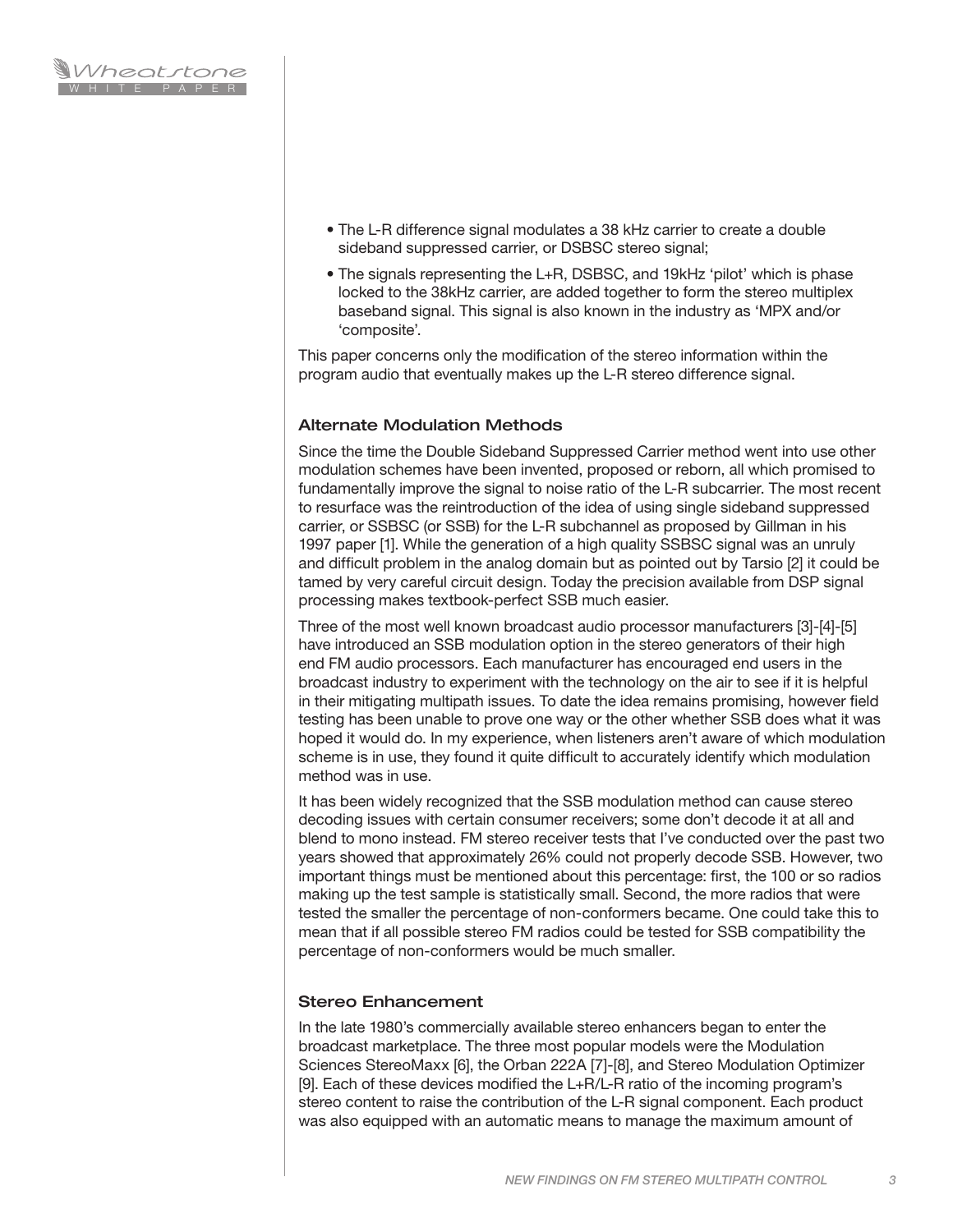enhancement allowed. Interestingly, within each product's printed manuals was a statement that stereo enhancement '…could result in increased multipath'. This was the first time the author recognized that beyond his own field observations there may be a correlation between stereo enhancement and the perception of increased multipath.

## The Role of Synchronous AM

This paper won't delve very deeply into myriad transmission side anomalies that can decrease the apparent coverage area of FM stations. However, it is worth noting that FM transmission systems which exhibit high synchronous AM will, by their very nature, have greater difficulty delivering clean reception to the station's audiences.

Because synchronous AM manifests as envelope modulation of the FM carrier, when the carrier amplitude is insufficient to cause full limiting in the FM receiver, the AM component, which is usually highly distorted, will become part of the output audio. The problem can seem even worse in stereo. Though the amplitude of the AM component is synchronous with the station's program audio, its phase may be random and therefore will add and subtract to the demodulated FM audio in destructive ways.

In a purely symmetrical but narrow bandwidth transmission system the synchronous AM component would be pure second harmonic. But purely symmetrical transmission systems are quite rare and the most common synchronous AM components are both even and odd order. It has been observed that when synchronous AM is poor, and in my experience higher than about -40dB, very distorted demodulated audio results wherever the station has either low RF signal levels or high incidences of multipath, or both.

## Stereo Separation

In the early days of FM stereo it could be difficult to meet the FCC's minimum stereo separation requirement of 29.7dB at mid audio frequencies. However, FM stereo generator technology, transmitters and antenna systems have evolved to the point where today, FM stations can easily achieve stereo separation well beyond 60dB. Unfortunately achieving a high level of stereo performance on the transmit end seems almost moot when the bulk of stereo consumer receivers rarely achieve 40db to 45dB of stereo separation in the mid audio frequencies.

What isn't readily apparent to the casual observer is that near infinite stereo separation may look impressive on a stereo generator's spec sheet or on the station's audio proof of performance, but as will be shown in this paper extremely high stereo separation isn't a requirement for delivering a very convincing stereo program experience to a station's listeners. The fact that most listeners with consumer-grade receivers don't even realize that they're not hearing all the stereo separation being transmitted by their favorite FM station tends to support this hypothesis.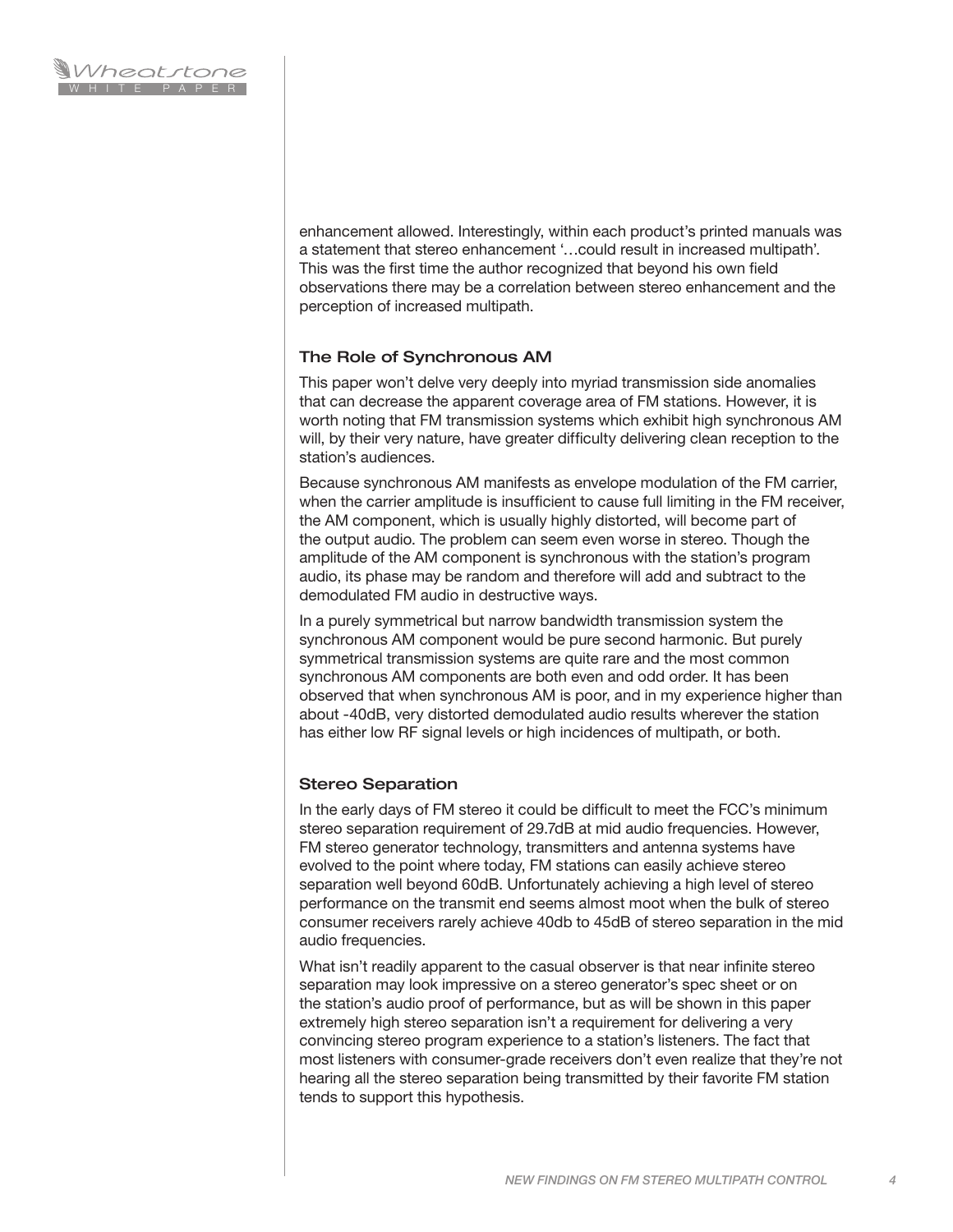#### Stereo vs Mono

At a radio station where I was once employed it had been noted that when early 'ping-pong' stereo recordings were being aired the station's competitive loudness on mono radios was compromised. During such times the station's loudness was lower by several dB when compared to other stations in the market that were not airing such material at the time.

A series of experiments showed that mono loudness could be improved when such stereo material was being aired, and to the point where it matched the loudness of later-generation stereo programming. This was accomplished by experimentally summing to mono the early ping-pong recordings as they were being aired.

Stereo enhancement was a well understood technique by that time but what wasn't known, at least to this author, was how much the station's 'electrical' stereo separation could be reduced before it negatively impacted the acoustical listening enjoyment for those with stereo radios.

## Listening Tests

In order to determine the minimum electrical stereo separation required to deliver a perceptibly normal stereo experience to the average radio station listener, a series of listening experiments were performed. The test subjects consisted of 36 males and 26 females with an average age of 42; the total sample size was 62. Admittedly a 62 person sample is small and therefore the tests might be seen in a less scientific light. Nonetheless the tests would be educational and might even lend insight into what I had suspected but had never seen documented.

Each subject was instructed to bring a few of their favorite CDs with them; that material would be used as their own familiar 'reference'. At this point it is important to remember that the only objective of the experiment was to try to determine how much stereo separation each person required in order for them to believe they were hearing normal, natural stereo, and nothing more.

## Test Fixture

In order to perform the experiment it was necessary to allow each test subject to vary the amount of stereo separation being heard while at the same time documenting their threshold of stereo perception so it could be accurately duplicated and then carefully measured later. This was best accomplished by building a special test fixture.

The test fixture was constructed to allow each test subject to modify the stereo separation between mono and full stereo using just one un-calibrated knob. The test fixture was inserted between a CD player's left/right audio outputs and the line inputs of a consumer-grade stereo receiver. Each subject was allowed to listen on headphones or speakers, or both, at their discretion. Figure 1 shows the test setup used for the experiment.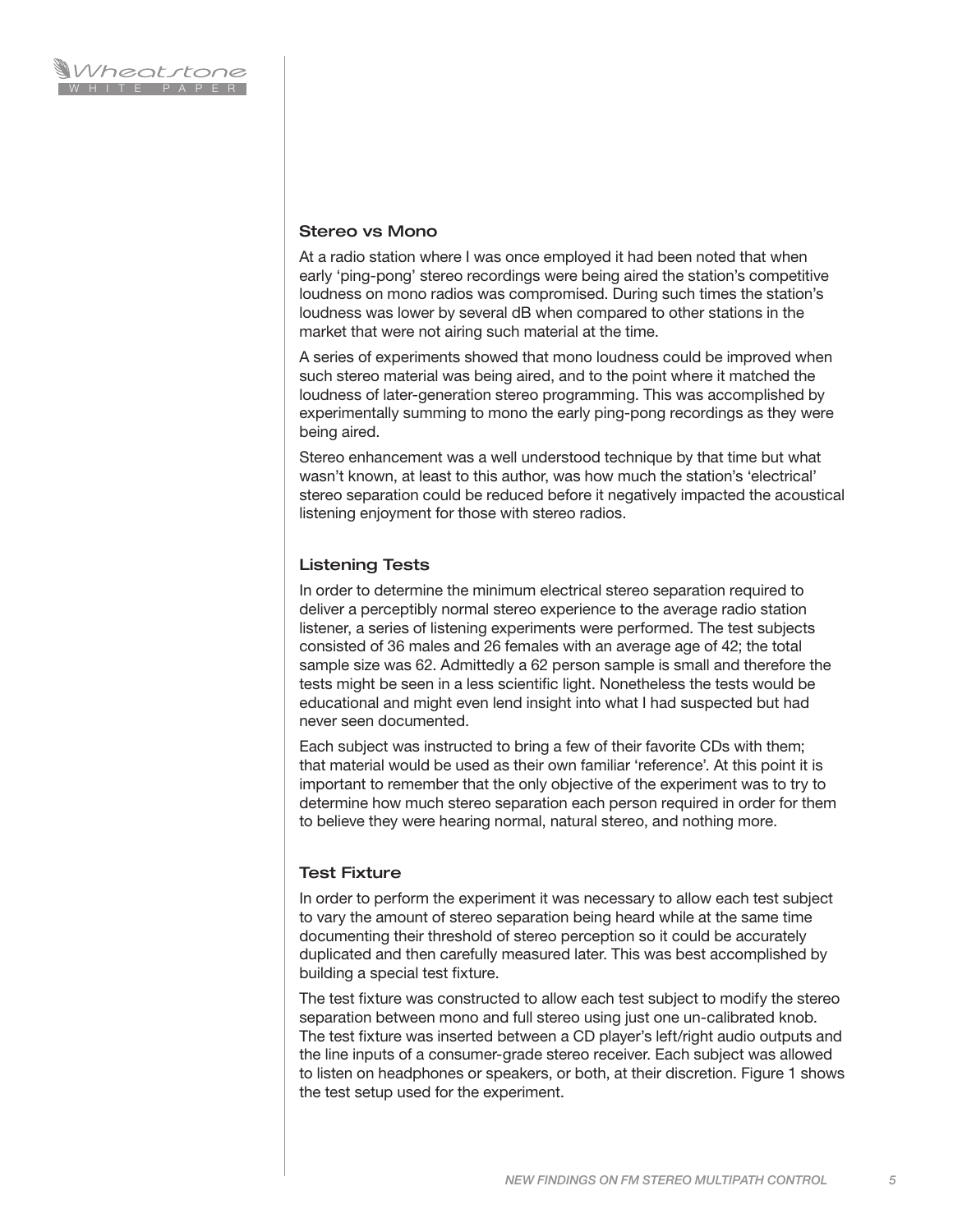



*Fig 1 Stereo Separation Test Fixture*

The test fixture incorporated a pair of precision stereo matrix circuits built according to a Precision Monolithics SSM Audio Products Application Note [10] to decode the incoming left/right audio into L+R (sum) and L-R (difference) signals. The difference signal path contained a low-distortion voltage controlled amplifier (VCA) whose gain could be set with a DC control voltage scaled by a linear potentiometer; this was the test subject's stereo 'Width' control. The resulting L+R/L-R signals were then reconstructed into normal stereo left and right channels.

The minimum and maximum gains of the VCA were limited by a ranging circuit so that full CCW rotation of the Width control created a pure mono signal and full CW rotation resulted in normal stereo. Each listener was instructed to start with the Width control fully CCW (mono) and stop turning it clockwise when they believed stereo separation was what they thought it should be.

When a test subject found the Width control setting that pleased them the resulting VCA control voltage was measured using a 41/2-digit digital voltmeter and then documented. Once all of the test subjects had completed their listening tests they were dismissed. Later, the results for each of the subjects were duplicated by resetting the Width control to the documented settings and measuring the resulting stereo separation at the test fixture's output.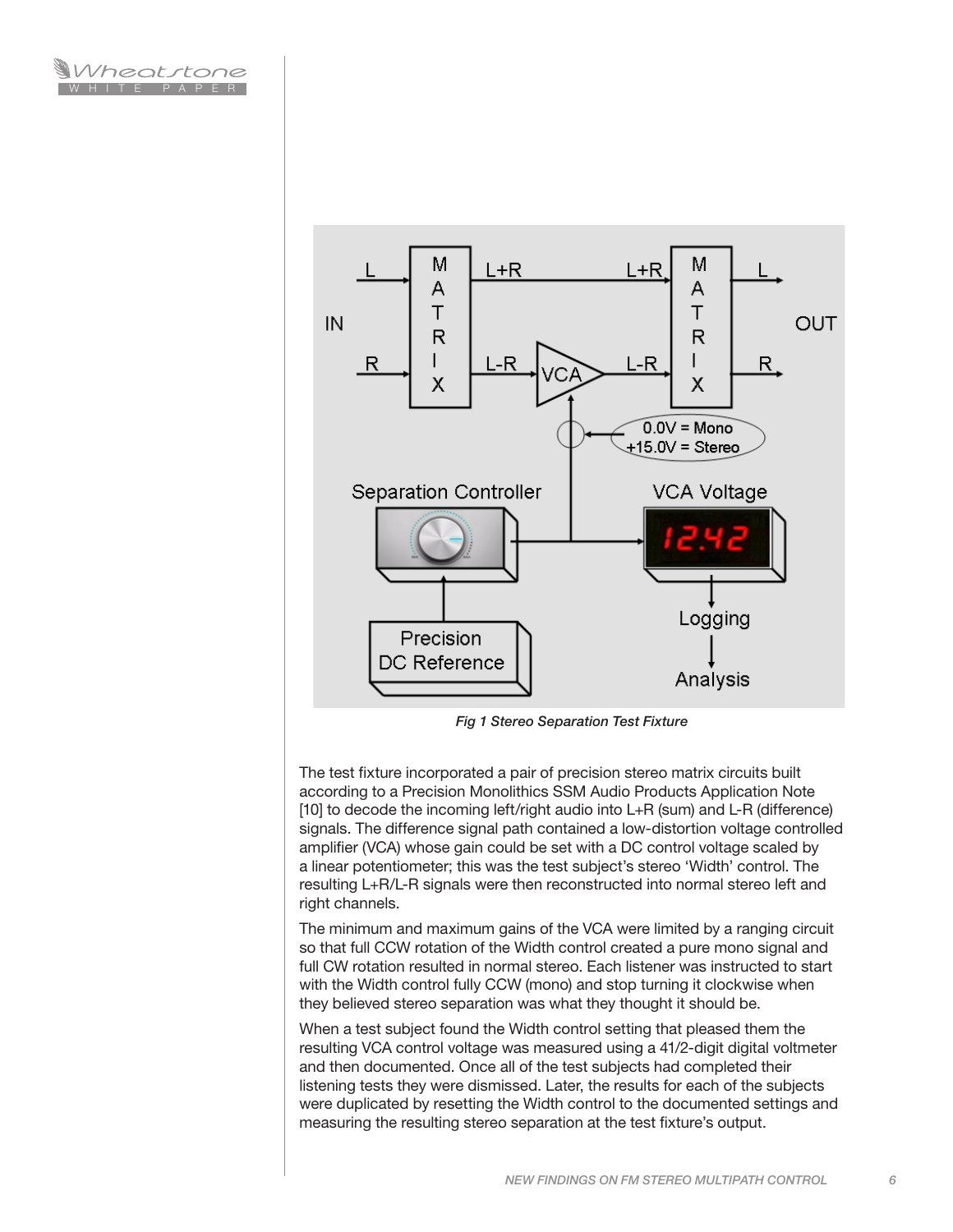#### Test Results

The data shown graphically in Figure 2 reveals that few test subjects required more than about 25dB of stereo separation in order to perceive a stereo listening experience.



*Fig 2 Male/Female Stereo Sensing Thresholds*

The curves also show that males tended to prefer slightly more stereo separation than females, and by about 8-10dB. Of note was that the shapes of the male and female preference curves are almost complimentary though what it might mean isn't known.

It is important to note that it is not the curve height that is important in these graphs (because the sample size is both small and not equal in males and females), but where the maximum stereo separation and greatest number of test subjects are clustered.

The preference curve for the 26 females can be interpreted like this; there was 1 subject that felt that around 12dB of stereo separation was normal, 8 subjects needed around 15dB, 7 needed around 18dB, 6 needed about 21dB, and 4 needed around 24dB.

The curve for males is interpreted the same way; 4 male subjects found 12dB of separation to sound 'normal', 6 subjects needed about 15dB, 7 subjects needed 18dB, 8 needed 21dB, 8 needed 24dB and 3 subjects needed 27dB.

The data could be summarized by stating that the male subjects required more stereo separation than females with a difference of about 12dB and that all of them required far less than the >90dB separation available from the test fixture and audio source. A larger number of test subjects may have provided more data and more insight, but at the time it was not possible to arrange for it.

It may have significance that none of the test subjects considered themselves to be an 'audiophile' and instead preferred to be called 'average' radio listeners. Someone with critical listening skills – that is, a true audiophile – would probably have skewed the test results farther towards higher stereo separation,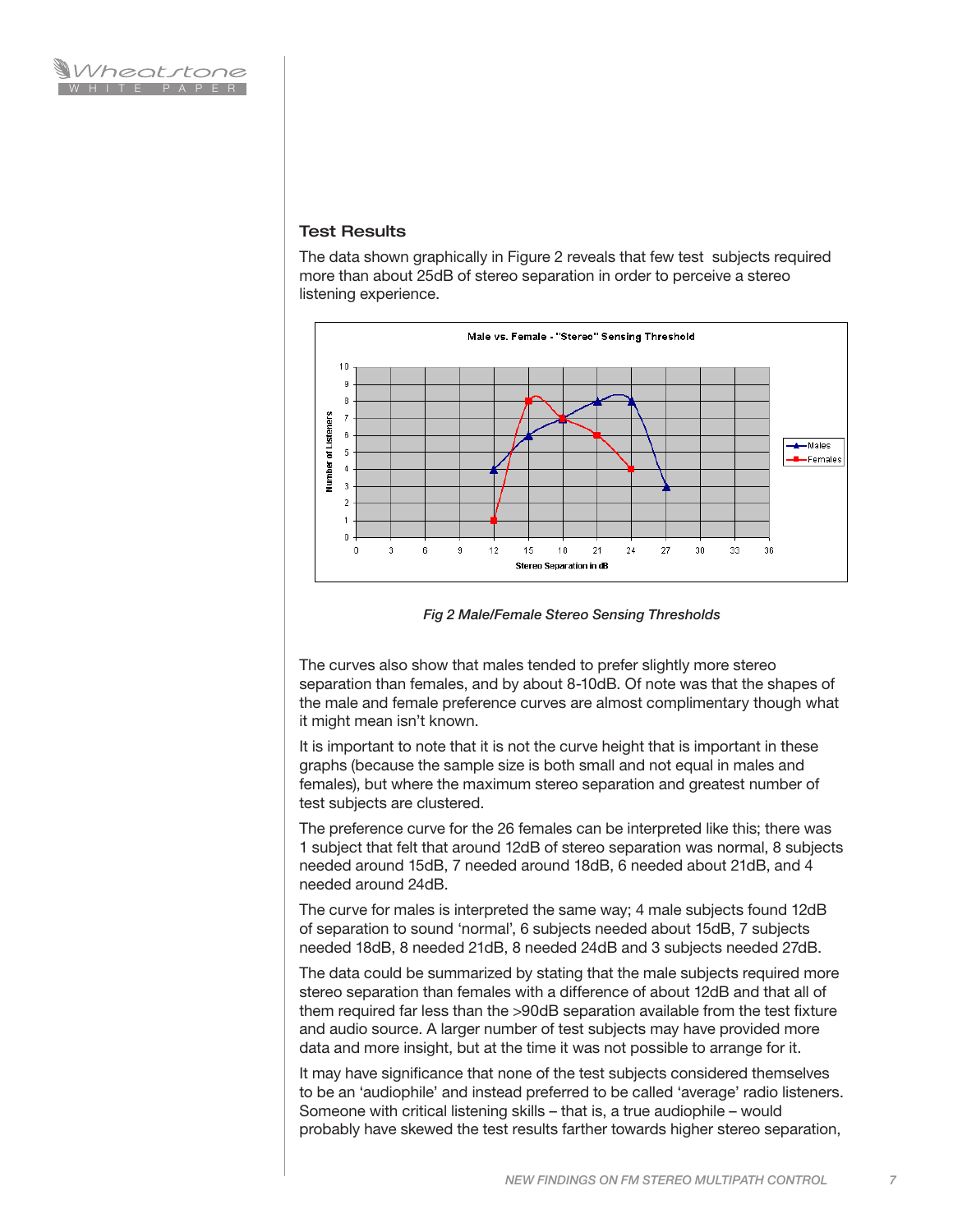especially if they intuitively understood that full CW rotation of the 'Width' control would result in a full stereo image. Though I work with audio for a living it is difficult for me to tell the difference between 30dB and 90dB of stereo separation with most program material using stereo speakers arranged as they would be in a typical living room environment. In an automobile listening environment where a lot of radio gets listened to, it may be even more suspect.

## Supporting Evidence

While searching for more data to either prove or disprove the discovery made about the perception of stereo separation by typical FM radio listeners two papers [12]-[12] were discovered that address the perception of stereo separation in a multichannel sound environment. Figure 3 is a summary of the data from [11] showing how little stereo separation is required for a given amount of perceived stereo image width.

The perception of a stereo listening experience as the amount of inter-channel difference is increased is addressed in both papers and the data appears to correspond well with what was measured during the experiment related to this project. It is apparent from the data that that our perception of the degree of stereo separation and the actual electrical stereo separation are only indirectly related. In fact all the evidence suggested that the electrical stereo separation of typical program content may be reduced to almost any sensible level in order to solve the mono loudness problem and most likely without compromising the stereo listening experience for typical radio station listeners who are not audiophiles.

| <b>Stereo Separation</b><br>in dB | <b>Apparent Stereo</b><br>Image Width in % |
|-----------------------------------|--------------------------------------------|
| 15.2                              | 74                                         |
| 12.8                              | 67                                         |
| 10.9                              | 60                                         |
| 9.4                               | 53                                         |
| 8.2                               | 48                                         |
| 7.1                               | 42                                         |
| 6.2                               | 37                                         |
| 5.4                               | 33                                         |
| 4.7                               | 29                                         |
| 4.1                               | 26                                         |
|                                   |                                            |

*Fig 3 Stereo Separation vs Perceived Image Width*

## Stereo Width Management

No product existed that could perform the function of 'Stereo Width Management' so the development of a new type of audio processor was undertaken. The goal was simple: manage the overall stereo width of program material in real time while it was being aired in order to even out the station's loudness on mono radios. This was its sole original purpose.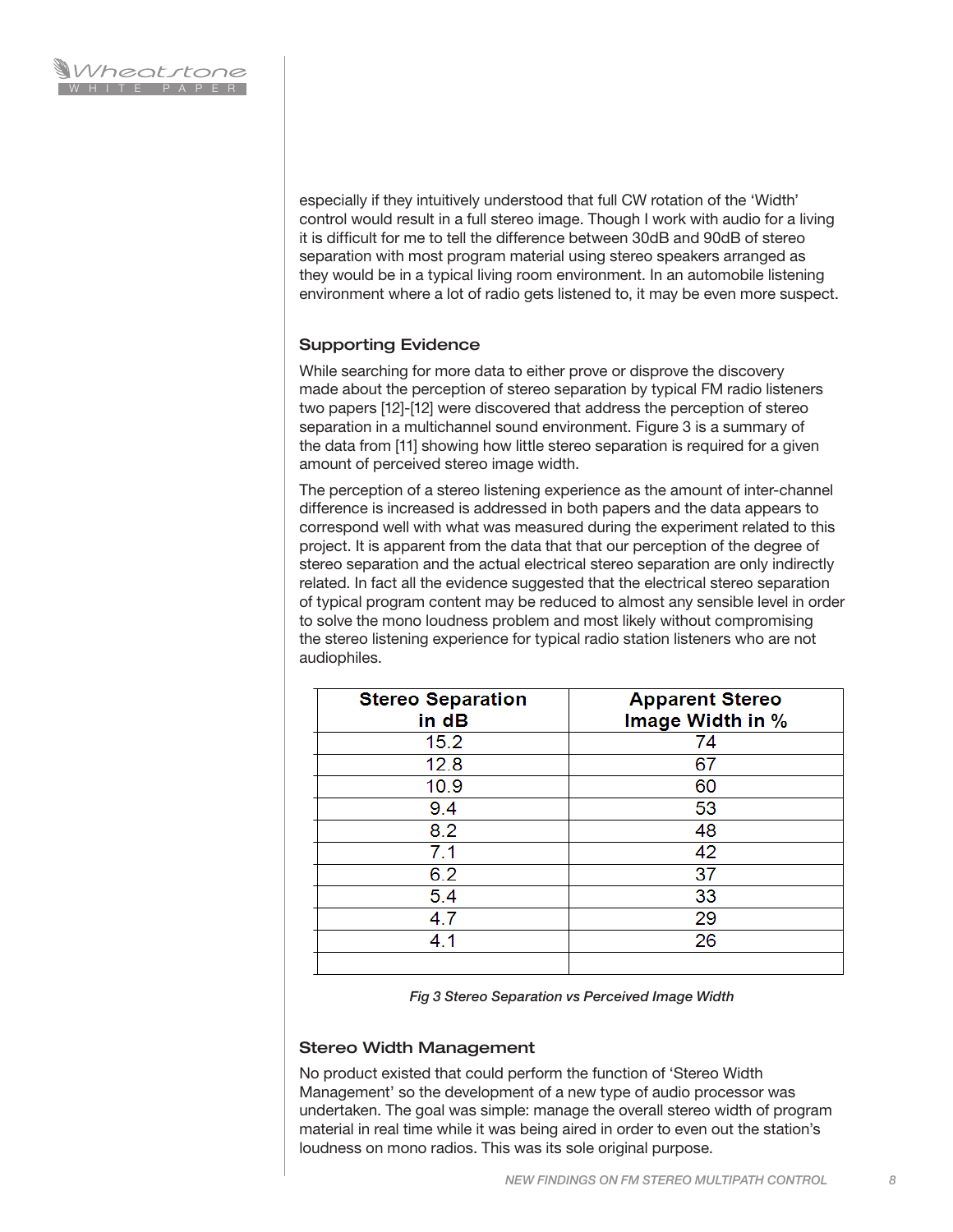Since the device would be managing the stereo width there was no reason it couldn't be designed to also provide stereo enhancement whenever stereoshy program material needed it. Because the 'blend' and 'enhance' functions were mathematically related the processor would be able to reduce or increase stereo separation on the fly without listeners being the wiser. Obviously the processor would need to do absolutely nothing to, or in the presence of, mono program content.

In order to accomplish these tasks as invisibly as possible as far as the station's listeners were concerned there was a requirement to reliably detect mono material regardless of the absolute audio levels in the incoming programming. An active tracking stereo detector was designed which could reliably detect the difference between mono and stereo audio over a 60dB range. A simplified block diagram of the detector is shown in Figure 4.



*Fig 4 Autoranging Stereo Detector*

One feature that makes the stereo detector unique is the fact that the L+R and L-R signals fed into the ratio measuring circuit are simultaneously controlled by the absolute peak level of L+R signal at the output of the stereo matrix. In the tracking arrangement the levels of L+R and L-R, or rather their ratios, are 'servoed' together by the L+R program level. Since in effect this is an AGC, program gating was also provided to ensure that the servo gain would hold at the last current value if the input audio level fell to a certain threshold or disappeared altogether; the detector would not 'hunt' in the absence of program audio.

A similar technique was used to stabilize the L+R and L-R levels into the width measuring circuit and this allows the processor to perfectly measure and then manage the L+R/L-R ratios over a very wide dynamic range of incoming program audio. It should not be necessary to provide an AGC function ahead of the Width processor.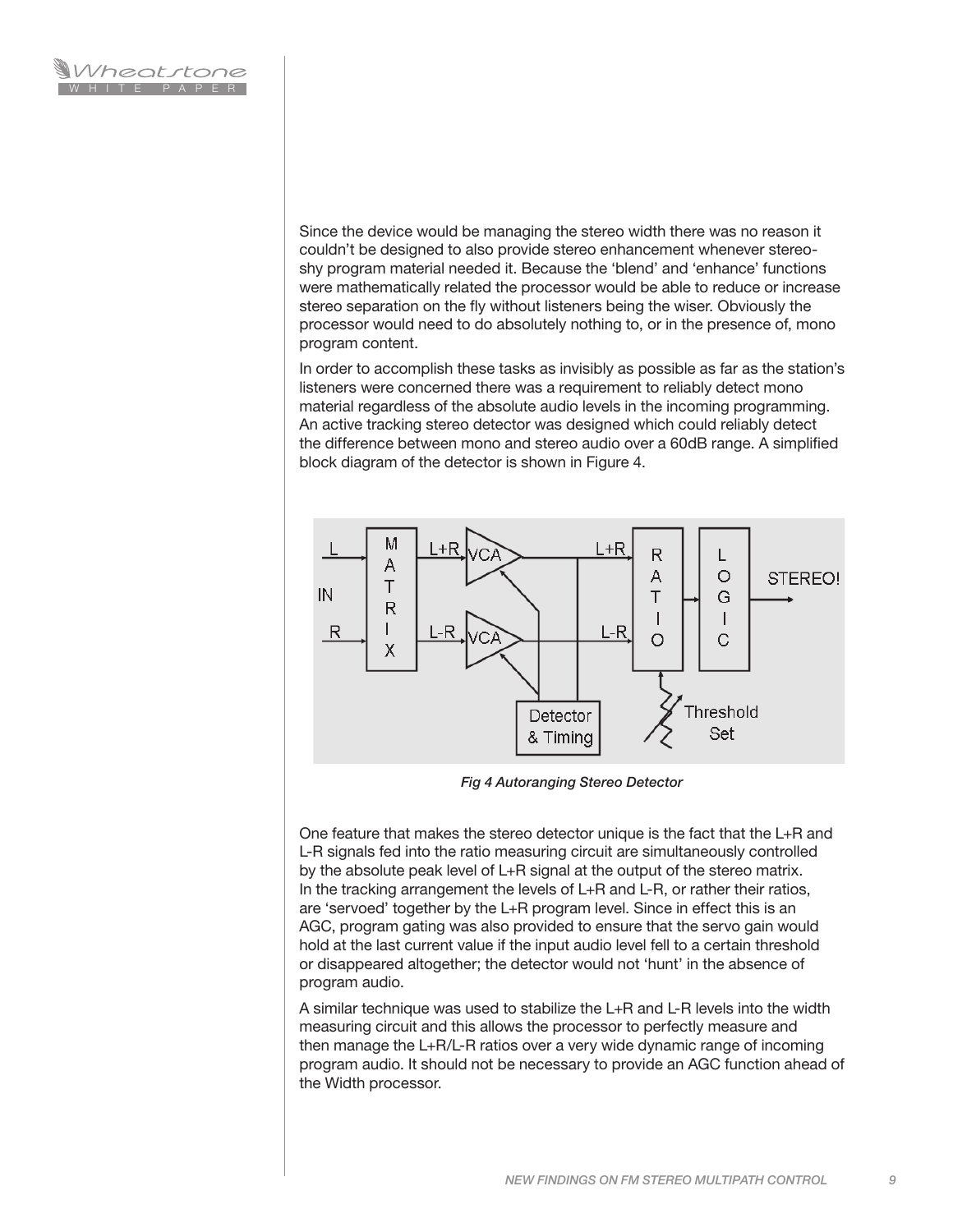The modification of stereo separation, or L+R/L-R ratio, is not done in the usual manner which is with an L+R/L-R matrix; in this processor such matrices exist only in the stereo detector and width measuring circuits. Instead, a pair of VCA's in a special cross-coupled circuit act in concert to adjust the stereo separation up or down as required. The circuit could be termed a 'virtual' matrix because of how it works, but the audio signal is never placed into in the L+R/ L-R domain. While this topology does increase the propagation delay through the unit by a few hundred nanoseconds and increase the noise floor by almost 2dB, it has the benefit of being able to precisely match the phase behavior between the virtual signal paths which, coincidentally, maximizes the 'normal' stereo separation of the processor to essentially that of no processor at all.

It was discovered during on-air testing of the completed prototype that the transition from stereo blend to stereo enhance could sometimes be noticeable due to the time constants required to mask the operation of the processor during its blend function. To remedy this, an asymmetrical time constant slew limiter was designed and incorporated into the VCA control circuit. The slew limiter modifies the transition between blend and enhance in a highly program dependent way, making such transitions virtually inaudible. The timings and slopes of the slew limiter had to be empirically tuned for the most invisible operation because the calculated values were close, but could be improved.

#### Unexpected Benefits

When the Width Management processor was placed in the air chain of the station and then empirically adjusted for best operation the loudness of both stereo and mono program material on mono radios was now very well matched. The ability of the processor to also enhance otherwise weak stereo separation in a program dependent way was a nice side benefit. Stereo programming still sounded completely normal, even when we noted that the processor's metering showed that it was performing a fairly aggressive reduction in electrical stereo separation.

While the processor cured the mono loudness issues that had plagued the station due to its decades-spanning oldies format, it had a second benefit, one that was completely unexpected; in areas where the station's stereo signal had previously been unpleasant to listen to because of multipath-induced receiver blending, the signal was noticeably cleaner and whenever blending in the receiver did occur it was almost unnoticeable. This was not at all expected.

By listening to the station in different geographical areas and switching the processor between Operate and Bypass we noted that when it was in Bypass the noisy receiver blending returned. In Operate blending was much less noticeable, confirming that the reduction in apparent multipath being observed was due to the processor's management of the amount of stereo being transmitted. Because it worked so well at this task the processor was later renamed from its original 'Mono Compatibility Controller' to 'Automatic Multipath Limiter'.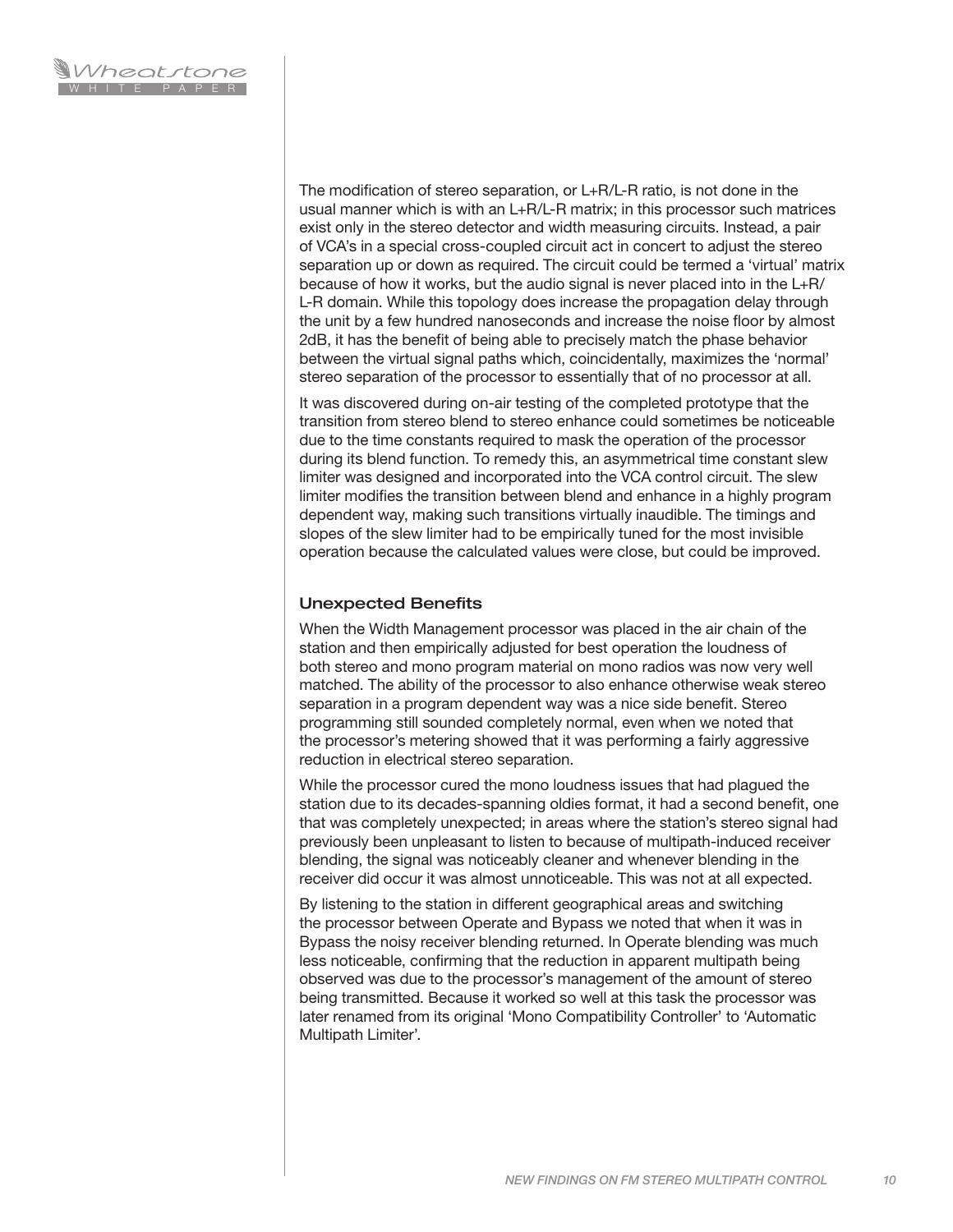#### **Conclusions**

FM stereo separation does not need to be extremely high or even of laboratorygrade in order for an FM station's listeners to perceive what they believe is a completely normal stereo sound field, in fact quite the contrary. The finding that very low levels of electrical stereo separation can still result in the perception of a normal stereo listening experience was a surprise.

The data gathered using the Stereo Separation Test Fixture was initially brought into question when the task of making the actual separation measurements began and the numbers were surprisingly low. Unfortunately, the original test subjects were not available so I decided to run the tests on myself, eyes closed, to see if the data would be similar. It was.

On-air testing of the prototype of the Width Management processor took place over a period of 10 months and reaffirmed what was discovered in the informal listening tests; it is apparently perfectly acceptable to transmit stereo programming with less than lab-grade stereo separation on FM. In fact, in some scenarios the act of doing so may actually improve the station's subjective coverage.

#### Additional Research

Additional research and experiments seem appropriate and will therefore be ongoing. A determination will try to be made whether there are other characteristics of the stereo broadcast signal that can be controlled which would help to further reduce the perception of blending on stereo receivers. Simultaneously with my own research, our company and other processor manufacturers will continue exploring the feasibility of using Single Sideband (SSB) instead of Double Sideband (DSB) for the L-R subcarrier. Though as mentioned earlier there is an issue with non-compatibility with a certain percentage of consumer receivers, nonetheless the technology must be explored to see where it leads.

A highly refined DSP version of the original analog 'Mono Compatibility Controller' prototype is available in all but the lowest cost Wheatstone FM audio processors as the 'Automatic Multipath Limiter'. Customers using the feature have reported reductions in multipath induced receiver disturbances as well as extended stereo coverage area. As it is with all technology however, your mileage may vary.